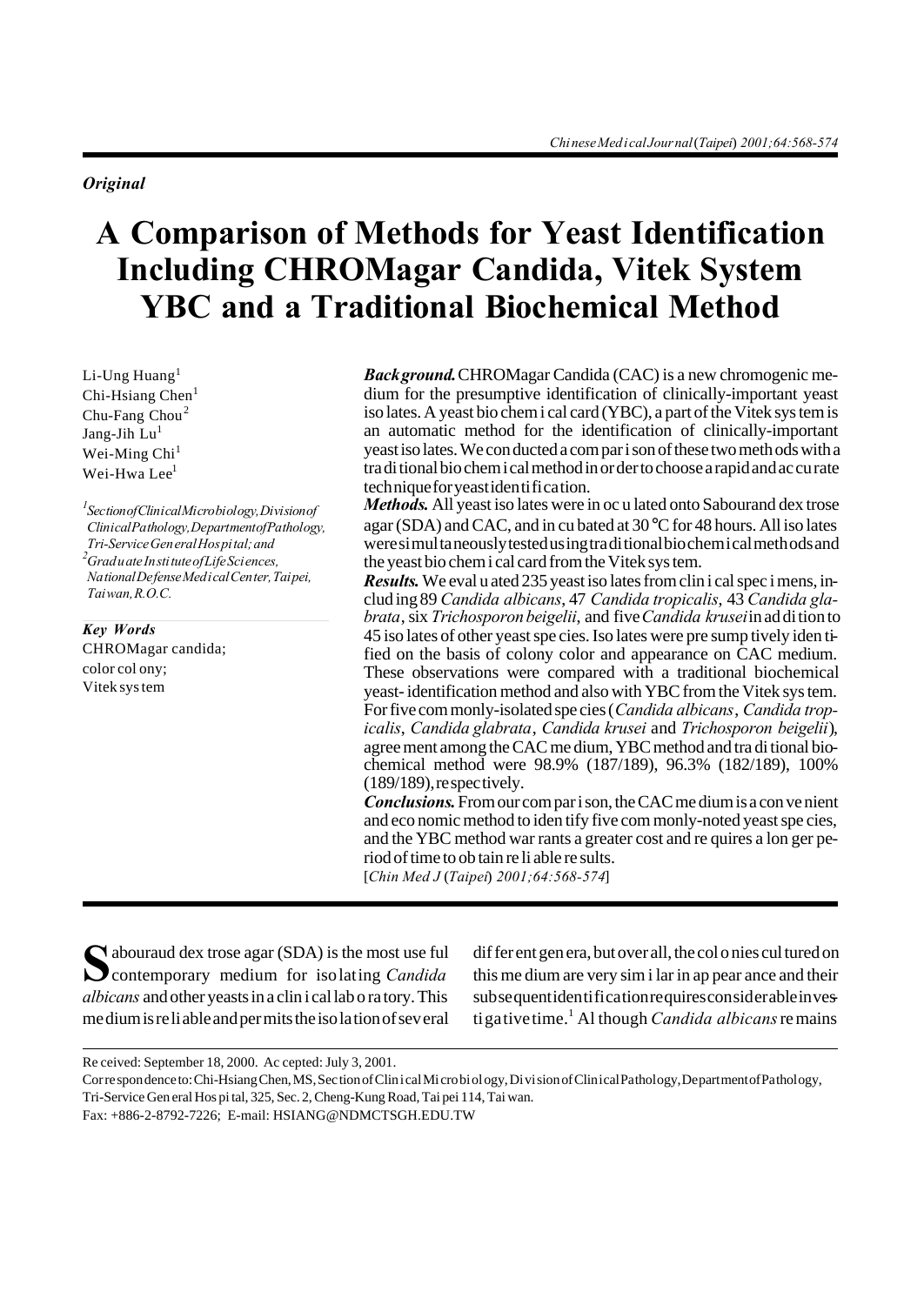the most frequently-noted yeast pathogen, various other *Candida* spe cies have ex hib ited an in creas ingly im por tant role in nosocomial and com mu nity in fection, thus it is de sir able to iden tify a greater pro por tion of *Candida* species from all clinical specimens.<sup>2</sup> The de tec tion of var i ous yeast spe cies and the pre sump tive iden ti fi ca tion of such iso lated yeasts may be an aid for rapid and ap pro pri ate treat ment de ci sions in the light of noted dif fer ences in the sus cep ti bil ity of yeast spe cies to various antifungal agents.<sup>3,4</sup> Some *Candida* spe cies, such as *Candida lusitaniae*, may of ten be resistant to amphotericin B; Candida glabrata is less sensitive than other species to fluconazole and ketoconazole, and *Candida krusei* ex hib its in nate re sistance to fluconazole.<sup>4</sup>

CHROMagar Candida (CAC) is a novel dif fer ential cul ture me dium.<sup>5,6</sup> It can be used to elicit the presumptive identification of several commonly-isolated yeast spe cies by way of spe cific color re ac tions and re sultant colony morphology<sup>7-10</sup> This culture me dium can elicit early spe cies-level iden ti fi ca tion of *Candida* spe cies and, as a con se quence, fa cil i tate spe cies-specific treat ment de ci sions.<sup>2</sup> A yeast biochemical card (YBC) con sti tut ing a part of the Vitek sys tem con tains 32 in di vid ual bio chem i cal tests, and is an au to mated sys tem for yeast iden ti fi ca tion, al though it war rants a greater cost and re quires a lon ger pe riod of time for ob tain ing re li able re sults than is the case for the CAC me dium. In this study, we com pared the ef fi ciency of CAC me dium and the Vitek YBC sys tem in or der to de ter mine which method is more rapid and eco nom ical for clinically important yeast identification.

# **Methods**

## **Or gan isms**

Two hun dred and thirty five iso lates of yeast, collected from the Tri-Service Gen eral Hos pi tal in Taiwan from March to Sep tem ber 1996, were main tained in Sabouraud dex trose agar at 4 °C. The yeasts were subcultured on SDA for fur ther study. The fol low ing strains were used as con trol strains: *Candida albicans* ATCC 14053, *Candida tropicalis* ATCC 750, *Can -*

dida glabrata ATCC 2001, *Candida krusei* ATCC 6258, *Candida parapsilosis* ATCC 22019, *Geot richum spp* ATCC 34614, *Cryptococcus neoformans* ATCC 14116.

## **Cul ture me dium**

(1) CHROMagar Candida (CHROMagar Com pany, Paris, France): Peptone 10 g, glu cose 20 g, agar 15 g, chloramphenciol 0.5 g, chromogenic mix 2 g, dis tilled wa ter 1,000 mL. The me dium was pre pared by stir ring and heat ing to 100 °C and then hold ing at that tem per a ture for two min utes, the me dium sub se quently be ing dis pensed into petri dishes. (2) Sab ouraud dex trose agar (Becton Dickinson, Cock eysville, Mary land, USA): 65 g pow der was added to 1,000 mL of dis tilled wa ter, autoclaved for 15 min utes and sub se quently dispensed into petri dishes. (3) Tra di tional bio chem i cal method: in cludes car bo hy drate-assimilation test, carbo hy drate-fermentation test, ni trate-assimilation test, urease test, Indian ink, ascospore me dium and corn meal agar. (4) Yeast biochemical card (YBC, Biomerieux Vitek, Hazelwood, Mis souri, USA).

### **Procedure**

All yeast iso lates were in oc u lated in par al lel onto SDA and CAC, in cu bated at 30 °C for 48 hours and sub se quently iden ti fied by the tra di tional bio chem i cal method and YBC. Or gan isms for YBC as say were incu bated at 30 °C, for 24 or 48 hours, and read by a Vitek reader (Vitek, Hazelwood, Mis souri, USA). Re sults which showed rel a tive probability  $\geq 90\%$  and were dif fer ent from re sults from the tra di tional biochemical method represented "misidentified". Results showing relative probability < 90% rep re sented "uniden ti fied". At the same time, one ex pe ri enced reader and two in experienced read ers recorded their iden ti fica tion of the 235 iso lates by com par ing the panel of ref er ence for the CAC plate la belled with the name of the spe cies, the fi nal re sults of the CAC me dium be ing some what de pend ent upon the skills of the reader, expe ri ence be ing an ad van tage. The re sults which show ed dis tinc tive color and were dif fer ent from re sults from the tra di tional bio chem i cal method rep re sented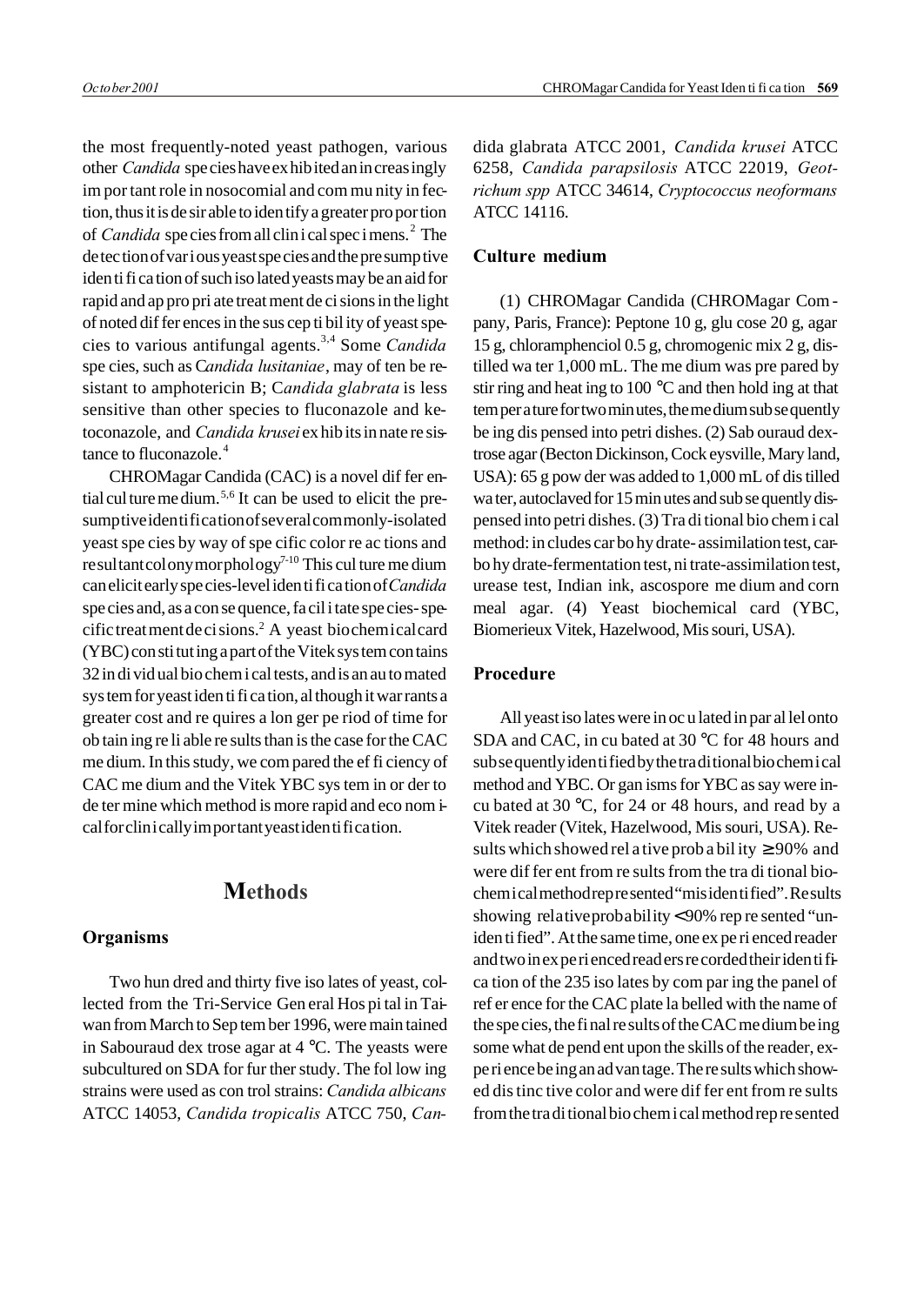"mis iden ti fied". The re sults show ing white color represented "unidentified."

## **Cost**

We eval u ated the dif fer ent method prices for the iden ti fi ca tion of five com monly-seen germ tube neg ative yeast spe cies us ing the three sep a rate iden ti fi cation meth ods.

## **Statistical analysis**

Col ony ap pear ance with the CAC me dium was an a lyzed in terms of sen si tiv ity [the num ber of true positives/(the num ber of true positives  $+$  the num ber of false neg a tives)], spec i fic ity [the num ber of true neg a tives/(the num ber of true neg a tives + the num ber of false positives)], the pre dic tive value of a pos i tive test [the num ber of true positives/(the num ber of true positives + the num ber of false positives)], and the pre dic tive value of a neg a tive test [the num ber of true neg a tives/(the num ber of true neg a tives + the num ber of false neg a tives)] to de ter mine their likely use ful ness in the clin i cal lab o ra tory set ting.

## **Re sults**

Two hun dred and thirty-five yeast iso lates from clin i cal spec i mens were iden ti fied by CAC, YBC and the tra di tional bio chem i cal test. The re sults are summa rized in Ta bles 1 and 2. All of the 89 strains of Candida albicans revealed green coloration with CAC (sen si tiv ity and spec i fic ity =  $100\%$ ), and for the YBC, both the sen si tiv ity and spec i fic ity were 100%. Forty-six of the 47 strains of *Candida tropicalis* ex hib ited blue col or ation with a halo but one strain revealed a white color with CAC. One strain iden ti fied as *Candida spe cies* and one strain iden ti fied as *Can dida guillermondii* ex hib ited an ap pear ance sim i lar to that of *Candida tropicalis* (sensitivity 97.9% and spec i fic ity 98.8% with CAC). One strain iden ti fied as Candida parapsilosis by YBC dem on strated a sen sitiv ity of 97.9% and a spec i fic ity of 100%. Forty-two of the 43 strains of *Candida glabrata* ex hib ited dark

pink col or ation ex cept for one strain which pro duced white col or ation on CAC. We found three false positives; all iden ti fied as *Toluropsis candida* (sensitivity 97.7% and spec i fic ity 98.4% with CAC). One strain was unidentified by YBC and had a sensitivity of 97.7% and a spec i fic ity of 100%. Five strains of *C. krusei* ap peared to all be flat and re vealed a pale pink cen ter with a white pe riph ery when us ing the CAC (sensitivity and specificity  $= 100\%$ ). For YBC, all were un iden ti fied, and both sen si tiv ity and spec i fic ity val ues were zero. Six strains of *Trichosporon beigelii* re vealed a fuzzy blue-green col ony with a white periph ery when us ing the CAC (sen si tiv ity and spec i fic ity  $= 100\%$ ). For YBC, one strain was unidentified and had a sen si tiv ity of 83.3% and a spec i fic ity of 100%. For the re main ing yeasts, we found no spe cies that could be dif fer en ti ated from each other by col ony color and ap pear ance, all ex hib it ing a white to pink col or ation. The de gree of con cor dance be tween the two in experienced and the one experienced reader was very high (99%) on the ba sis of spe cific col ony color for spe cies such as *Candida albicans*, *Candida tropicalis*, *Candida glabrata*, *Candida krusei*, and *Trichosporon beigelii* (data not shown). For the remain der of the yeasts, the ap pear ance of col o nies was equiv o cal and it was dif fi cult to strike good con cordance be tween the three read ers.

The cost required to identify the five commonly-noted spe cies with CAC, YBC, and tra di tional bio chem i cal meth ods is shown in Ta ble 3. Al though the purchase price of the medium required for the CAC is higher than that cor re spond ing to the YBC method and the tra di tional bio chem i cal method, the iden ti fi ca tion and la bor price of the CAC me dium is sub stan tially less ex pen sive than is the case for these other two meth ods. Over all, for the suite of anal y ses conducted with the CAC medium, the cost was NT\$43 and for the YBC and the tra di tional bio chemical method it was NT\$145 and NT\$229, re spec tively.

# **Dis cus sion**

The CAC me dium sup ports the growth of yeasts and some molds while it suppressed the growth of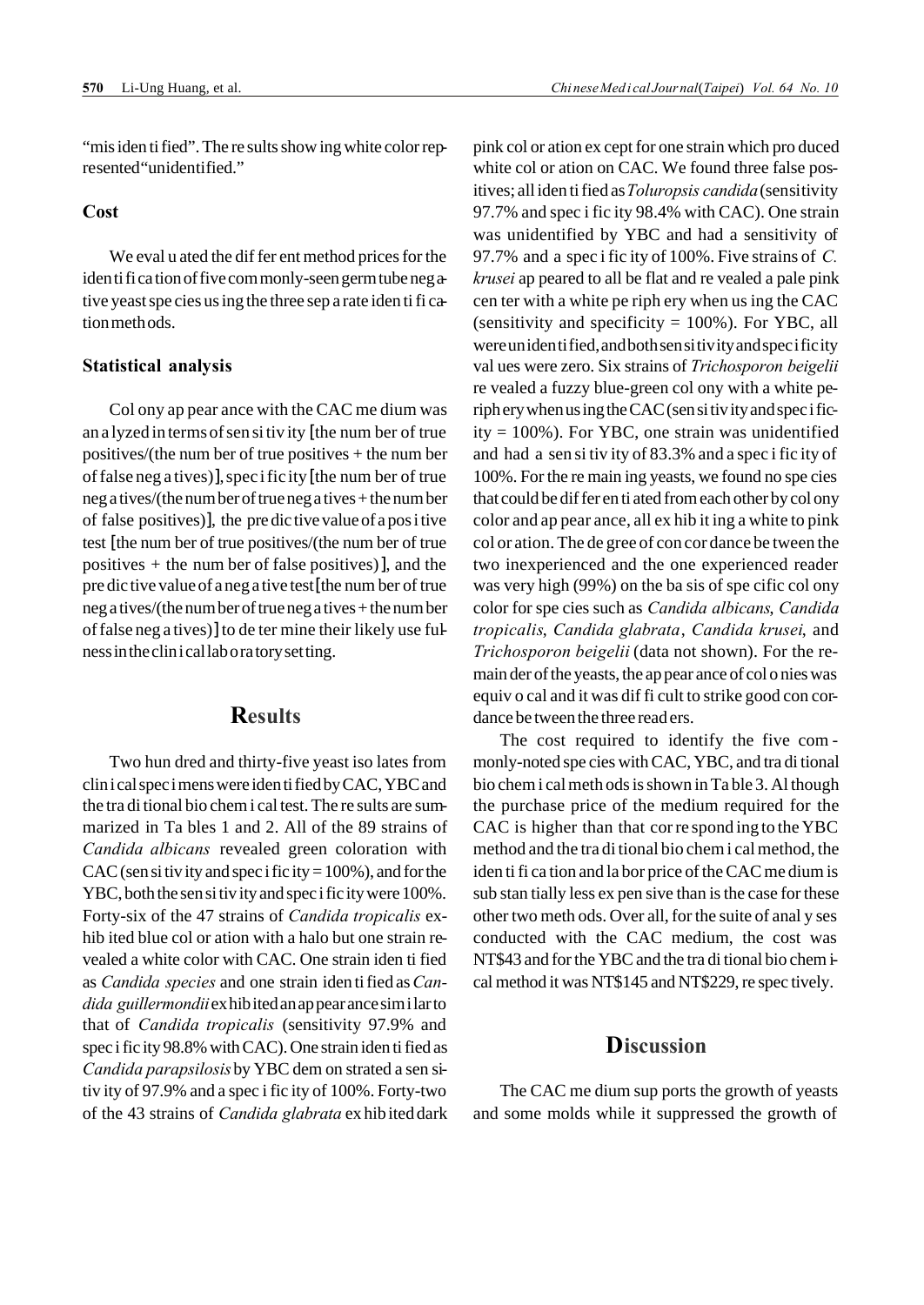| Species                  | Morphology and color of colony on                        | No. of isolates identified by |            |                                |  |
|--------------------------|----------------------------------------------------------|-------------------------------|------------|--------------------------------|--|
|                          | <b>CAC</b>                                               | <b>CAC</b>                    | <b>YBC</b> | Traditional biochemical method |  |
| Candida albicans         | Green, round, convex                                     | 89                            | 89         | 89                             |  |
| Candida tropicalis       | Blue to purple with halo                                 | 46                            | 46         | 47                             |  |
| Candida glabrata         | Dark pink center, white edge                             | 42                            | 42         | 43                             |  |
| Trichosporon beigelii    | White center with green blue<br>edge, heaped, fuzzy, dry | 6                             | 5          | 6                              |  |
| Candida krusei           | Pale pink center, with white edge,<br>flat, dry          | 5                             | $\Omega$   | 5                              |  |
| Trichosporon pullalans   | Yellow-brown, wrinkle                                    |                               | 0          |                                |  |
| Geotrichum spp.          | Pale pink, fuzzy, dry                                    |                               | $\theta$   |                                |  |
| Candida parapsilosis     | White, convex                                            |                               | 25         | 27                             |  |
| Torulopsis candida       | White, convex                                            |                               | 6          |                                |  |
| Cryptococcus neoformans  | White, convex                                            |                               |            |                                |  |
| Candida lipolytica       | White, convex                                            |                               |            |                                |  |
| Saccharomyces cereviaiae | White, convex                                            |                               |            |                                |  |
| Hansenula anomala        | White, convex                                            |                               | 0          |                                |  |
| Candida guillermondii    | White, convex                                            |                               | $\theta$   |                                |  |
| Candida spp.             | White, convex                                            |                               |            |                                |  |
| Misidentified            | Color, convex                                            | C.                            |            |                                |  |
| Unidentified             | White, convex                                            | 39                            | 19         |                                |  |
| Total                    |                                                          | 235                           | 235        | 235                            |  |

**Table 1. Colony color and morphology of 235 yeast isolates on CHROMagar Candida medium, and results of CHROMagar Candida (CAC), Yeast biochemical card (YBC) and traditional biochemical methods of identification**

CHROMagar Candida : One *C. guillermondii* and 1 *Candida spp.* were misidentified as *C. tropicalis*, and 3 *T. candida* were misidentified as *C. glabrata*. One *C. tropicalis*, 1*C. glabrata*, 27 *C. parapsilosis*, 4 *T. candida*, 3 *C. neoformans*, 1 *C. lipolytica*, 1 *S. cereviaiae* and 1 *H. anomala* were all unidentified.

Yeast biochemical card : One C. tropicalis was misidentified as C. parapsilosis and 1 C. parapsilosis was misidentified as C. tropicalis. One C. glabrata, 1 T. beigelii, 5 C. krusei, 2 T. pullalans, 1 Geotrichum spp., 1 C. parapsilosis, 1 T. candida, 3 C. neoformans, 1 S. cereviaiae, 1 H. anomala, 1 C. guillermondii and 1 Candida spp. were all unidentified.

|                       |            |                    |            |                     | Positive<br>Predictive value |     | Negative         |      |
|-----------------------|------------|--------------------|------------|---------------------|------------------------------|-----|------------------|------|
| <b>Species</b>        |            | Sensitivity $(\%)$ |            | Specificity $(\% )$ |                              |     | Predictive value |      |
|                       | <b>CAC</b> | YBC                | <b>CAC</b> | YBC                 | CAC                          | YBC | <b>CAC</b>       | YBC  |
| Candida albicans      | 100        | 100                | 100        | 100                 | 100                          | 100 | 100              | 100  |
| Candida tropicalis    | 97.9       | 97.9               | 98.8       | 100                 | 95.8                         | 100 | 99.5             | 99.5 |
| Candida glabrata      | 97.7       | 97.7               | 98.4       | 100                 | 93.3                         | 100 | 99.5             | 99.5 |
| Candida krusei        | 100        | $\Omega$           | 100        | 0                   | 100                          |     | 100              | 0    |
| Trichosporon beigelii | 100        | 83.3               | 100        | 100                 | 100                          | 100 | 100              | 99.6 |

**Table 2. Statistical evaluation of CHROMagar Candida (CAC) and Yeast Biochemical Card (YBC) for presumptive identification of five commonly-observed yeast isolates**

bac te ria, pro vid ing a high se lec tiv ity for yeast iso la tion.5,7 The me dium also is su pe rior to other rou tine me dia for the de tec tion of mul ti ple *Candida* species from both clinical and stock cultures.<sup>3</sup> We con sider that the CAC me dium can be in tro duced as a stan dard routine medium when infection by fungus is suspected. In our eval u a tion of tra di tional bio chem i cal method, CAC me dium, and YBC method with 235 yeast strains, we found that the per cent ages of re li ability for these three methods were  $100\%$  (235/235), 81.3% (191/235), 91.1% (214/235), re spec tively. The tra di tional bio chem i cal method is still the gold stan dard. Our re sults of CAC me dium showed the sen sitivity for *Candida albicans*, 100%; *Candida trop-*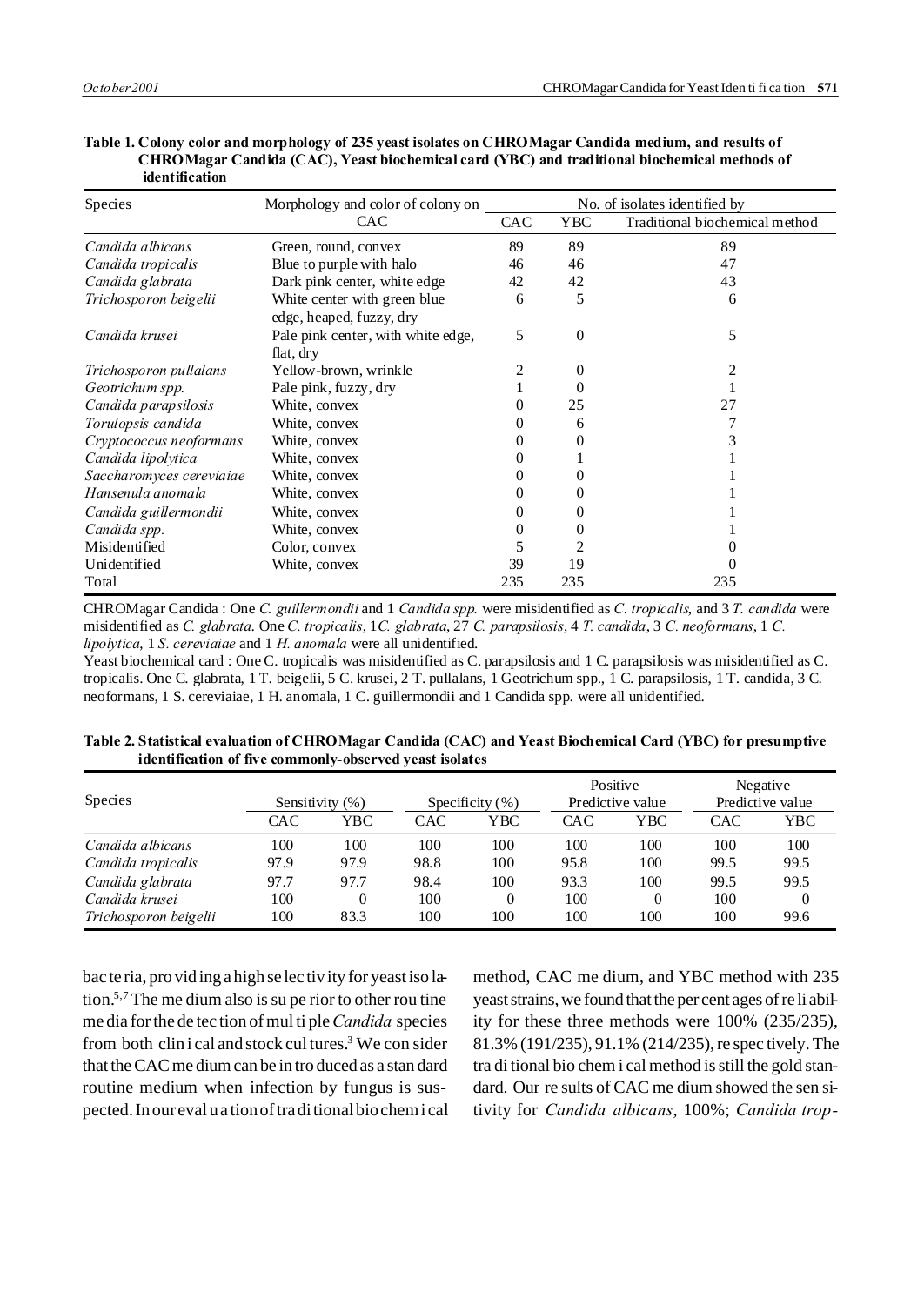|                | CHROMagar Candida | YBC (VITEK)   | Traditional biochemical method |
|----------------|-------------------|---------------|--------------------------------|
| Media          | NT \$35 (CAC)     | NT \$15 (SDA) | NT $$15(SDA)$                  |
| Germ tube      | $\sim$            | NT \$2        | NT \$2                         |
| Identification |                   | NT \$100      | NT \$168                       |
| Labor          | NT \$8            | NT \$28       | <b>NT \$44</b>                 |
| Total          | NT \$43           | NT \$145      | NT \$229                       |

**Table 3. Estimated cost of identification of five commonly-found germ tube negative yeast isolates**

YBC = Yeast Biochemical Card; NT = New Taiwan dollars; CAC = CHROMagar Candida; SDA = Sabouraud dextrose agar.

*icalis*, 97.9%; *Candida glabrata*, 97.7%; *Candida krusei*, 100%; *Trichosporon beigelii*, 100%; re spec tively. Bernal<sup>9</sup> and Houang<sup>8</sup> also had the same re sults showed the sen si tiv ity for *Candida albicans*, 99.4 to 100%; *Candida tropicalis*, 95 to 100%; *Candida gla brata*, 95 to 98.9%; *Candida krusei*, 95 to100%; re spec tively. Willinger<sup>4</sup> and Powell<sup>7</sup> reported the sen sitiv ity for *Candida tropicalis* were 66.7% and 52%. They con sid ered that color vari a tion se verely af fected the pre sump tive iden ti fi ca tion of *Candida tropicalis*. The dis tinc tive green color of *Candida albicans* when cul tured on the CAC me dium al lowed for easy presump tive iden ti fi ca tion of the yeast spe cies. The spec i fic ity of the CAC me dium for de ter min ing yeast species was ex cel lent, the sug ges tion be ing here that addi tional tests such as the germ-tube test may not be required.3,7,8 From our ex pe ri ence, 15% (13/89) of *Can dida albicans* anal y sis were germ-tube-negative, the CAC me dium clearly be ing su pe rior in this re gard. The unique white cen ter with a green-blue pe riph ery and a fuzzy col ony ap pear ance, char ac ter is tic of *Trich osporon beigelii* has only pre vi ously been re ported by Odds and Bernaerts (1994).<sup>5</sup> The typ i cal and char acter is tic mor pho log i cal fea tures of this yeast spe cies when iden ti fied us ing the CAC me dium were so specific that the CAC would not re sult in a mis iden ti fi ca tion of this species as any other clinical-important yeast. Among the many white col o nies pro duced by iso lates, only *Candida krusei* col o nies could be re liably dis tin guished from other yeast spe cies by their char ac ter is tic dry and flat ap pear ance.<sup>5,8,9</sup> Other species such as *Candida parasilosis*, *Saccharomyces ce revisiae, Hansenula anomala, Candida guilliermondii, Cryptococcus neoformans, Candida lipolytic* and *Candida spe cies* pro duced white col o nies, lead ing to a high de gree of con fu sion be tween the differ ent species when us ing the CAC me dium.<sup>1,9,10</sup> From our obser va tions, we sug gest that, due to the po ten tial for such un cer tainty, these spe cies must be eval u ated by traditional biochemical methods.<sup>7</sup> For the 27 white color col o nies of *Candida parasilosis*, we just sup plemented with corn meal agar and car bo hy drate fer menta tion tests. If pos i tive for pseudohyphae and glu cose fer men ta tion, we could dif fer en ti ate this spe cies from oth ers. This is the ad van tage of CAC me dium. Our results of YBC method showed the sen si tiv ity for *Can dida albicans*, 100%; *Candida tropicalis*, 97.9%; *Can dida glabrata*, 97.7%; *Candida krusei*, 0%; *Trich*  osporon beigelii, 83%, respectively. Bernal<sup>9</sup> and Pfaller<sup>3</sup> also had the same re sults showed the sen si tivity for *Candida albicans*, 100%; *Candida tropicalis*, 100%; *Candida glabrata*, 100%; *Candida krusei*, 100%; re spec tively. The sen si tiv ity and spec i fic ity of the YBC method were closed or greater than the corre spond ing val ues for the CAC me dium, al though the YBC method re quired ad di tional sys tem equip ment including the Vitek equip ment, and the method required more time to be com pleted.

Al though the cost of the re agents for the CAC medium is three-fold more than that for Sabouraud dex trose agar, this ini tial cost may be off set when the cost of sec ond ary bio chem i cal tests and the cost of la bor (which is greater for the YBC and traditional biochem i cal meth ods) are taken into ac count.<sup>6,8,9</sup> The reduc tion in neces sary an a lytical labor time when uti lizing the CAC me dium may al low lab o ra tory man ag ers to cost-effectively re ar range their work loads, al lowing medical technologists to complete other tasks more re quir ing of their par tic u lar skills. The cost of using the CAC medium was reduced by using biplates.

Clearly, the speed with which tests are con ducted